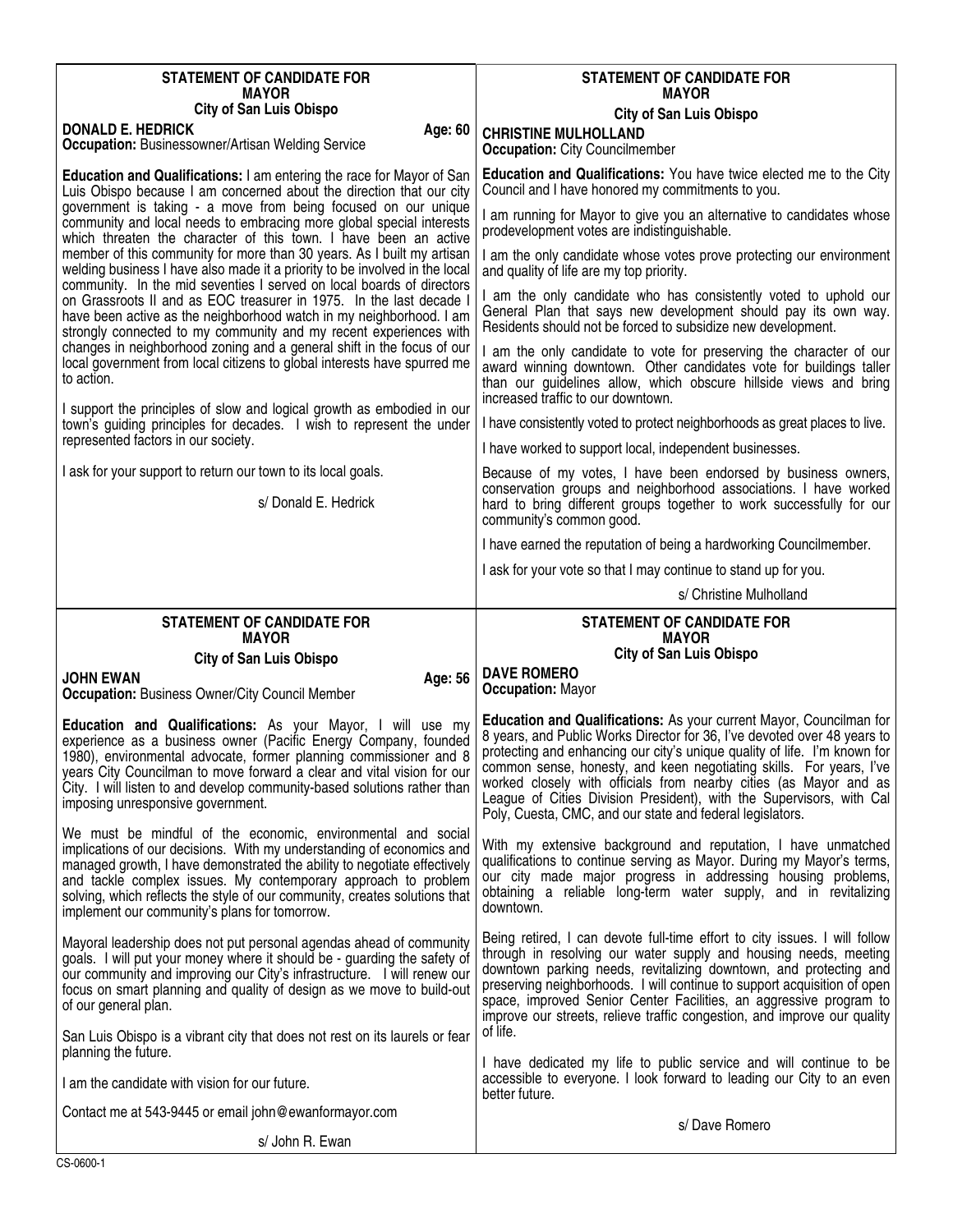| <b>STATEMENT OF CANDIDATE FOR</b>                                                                                                                                                                                                                                                                                                                                               | <b>STATEMENT OF CANDIDATE FOR</b>                                                                                                                                                                                                                                                      |
|---------------------------------------------------------------------------------------------------------------------------------------------------------------------------------------------------------------------------------------------------------------------------------------------------------------------------------------------------------------------------------|----------------------------------------------------------------------------------------------------------------------------------------------------------------------------------------------------------------------------------------------------------------------------------------|
| <b>MEMBER OF CITY COUNCIL</b>                                                                                                                                                                                                                                                                                                                                                   | <b>MEMBER OF CITY COUNCIL</b>                                                                                                                                                                                                                                                          |
| <b>City of San Luis Obispo</b>                                                                                                                                                                                                                                                                                                                                                  | <b>City of San Luis Obispo</b>                                                                                                                                                                                                                                                         |
| <b>TERRY MOHAN</b>                                                                                                                                                                                                                                                                                                                                                              | <b>TERRY W. CONNER</b>                                                                                                                                                                                                                                                                 |
| Age: 52                                                                                                                                                                                                                                                                                                                                                                         | Age: 59                                                                                                                                                                                                                                                                                |
| <b>Occupation: Truck Driver</b>                                                                                                                                                                                                                                                                                                                                                 | <b>Occupation:</b> Self-Employed Businessman                                                                                                                                                                                                                                           |
| <b>Education and Qualifications: I moved to San Luis Obispo, with my</b><br>wife and daughter, in 1994. We arrived here from Buffalo, NY with no<br>jobs and less than \$3000. We've worked hard to establish ourselves in<br>the city we loved at first sight. We were attracted to San Luis Obispo<br>because of it's small city character. I feel that this quality is being | <b>Education and Qualifications:</b> I moved to San Luis Obispo in 1953<br>when my father enrolled at Cal Poly, I attended local public schools,<br>graduated from San Luis Obispo High School in 1965, and obtained my<br>Bachelor of Science Degree in Journalism from Poly in 1971. |
| eroded by the decisions of the current City Council.<br>If given the opportunity to represent you on the San Luis Obispo City<br>Council I will work to represent your needs by controlling taxes and                                                                                                                                                                           | My wife, Stephanie, and I married in 1967. While attending Poly, we<br>started our family, worked full-time and I made time to compete in<br>wrestling and rugby. Our sons, Michael, 38 and Christopher, 36 also<br>attended local schools.                                            |
| spending, working to secure more workforce housing, make new                                                                                                                                                                                                                                                                                                                    | I've owned T&S Enterprises for 28 years as a multi-faceted recycling                                                                                                                                                                                                                   |
| development pay for itself and help to maintain the quality of life that is                                                                                                                                                                                                                                                                                                     | business. Since 2005, the business focus is on media advertising and                                                                                                                                                                                                                   |
| so important to the residents of our City, and my family.                                                                                                                                                                                                                                                                                                                       | marketing. Stephanie is an administrative assistant at a local school.                                                                                                                                                                                                                 |
| Please cast your vote for me and help me continue to keep San Luis                                                                                                                                                                                                                                                                                                              | Active in SLO since 1976, I've concentrated on various youth athletic                                                                                                                                                                                                                  |
| Obispo as the place everyone else emulates.                                                                                                                                                                                                                                                                                                                                     | and recreational development programs, our City parks, and have                                                                                                                                                                                                                        |
| s/ Terry Mohan                                                                                                                                                                                                                                                                                                                                                                  | served as treasurer on several political campaigns.                                                                                                                                                                                                                                    |
|                                                                                                                                                                                                                                                                                                                                                                                 | I will strive to enhance business growth and regional transportation,<br>improve senior services and college student-community relations, and<br>seek solutions for affordable housing. I am a good listener and positive<br>thinker!                                                  |
|                                                                                                                                                                                                                                                                                                                                                                                 | Energetic, mature and dedicated to the City of San Luis Obispo, I wish<br>to be more active in our City's future, and maintain my sense of humor.                                                                                                                                      |
|                                                                                                                                                                                                                                                                                                                                                                                 | I am the Common Sense Candidate!                                                                                                                                                                                                                                                       |
|                                                                                                                                                                                                                                                                                                                                                                                 | s/Terry W. Conner                                                                                                                                                                                                                                                                      |
|                                                                                                                                                                                                                                                                                                                                                                                 |                                                                                                                                                                                                                                                                                        |
| <b>STATEMENT OF CANDIDATE FOR</b>                                                                                                                                                                                                                                                                                                                                               | <b>STATEMENT OF CANDIDATE FOR</b>                                                                                                                                                                                                                                                      |
| <b>MEMBER OF CITY COUNCIL</b>                                                                                                                                                                                                                                                                                                                                                   | <b>MEMBER OF CITY COUNCIL</b>                                                                                                                                                                                                                                                          |
| <b>City of San Luis Obispo</b><br><b>ANDREW CARTER</b><br>Age: 49<br><b>Occupation: Planning Commissioner</b>                                                                                                                                                                                                                                                                   | <b>City of San Luis Obispo</b><br><b>ALLEN K. SETTLE</b><br><b>Occupation:</b> Council member/Educator                                                                                                                                                                                 |
| <b>Education and Qualifications:</b> I'm a downtown businessman,                                                                                                                                                                                                                                                                                                                | <b>Education and Qualifications:</b> I have lived in San Luis Obispo for 36                                                                                                                                                                                                            |
| husband, father of school-aged children, and community volunteer. I've                                                                                                                                                                                                                                                                                                          | years. I am currently a member of the council and a professor                                                                                                                                                                                                                          |
| run twice before for City Council and been endorsed both times by The                                                                                                                                                                                                                                                                                                           | specializing in municipal government, finance, law and public                                                                                                                                                                                                                          |
| Tribune.                                                                                                                                                                                                                                                                                                                                                                        | administration. My service record covering a period of twenty- nine                                                                                                                                                                                                                    |
| I'm a member of the San Luis Obispo Planning Commission and the                                                                                                                                                                                                                                                                                                                 | years includes city planning commissioner, city council member and                                                                                                                                                                                                                     |
| Chamber of Commerce's Economic Development Committee. I've                                                                                                                                                                                                                                                                                                                      | mayor.                                                                                                                                                                                                                                                                                 |
| served on the boards of the Workforce Housing Coalition, Residents for                                                                                                                                                                                                                                                                                                          | I am running for a council seat to continue improved traffic                                                                                                                                                                                                                           |
| Quality Neighborhoods, and the United Methodist Children's Center.                                                                                                                                                                                                                                                                                                              | management, road repair, senior services, public safety services,                                                                                                                                                                                                                      |
| I'm a long-time Girl Scout volunteer.                                                                                                                                                                                                                                                                                                                                           | housing opportunities, careful financial planning and careful land use                                                                                                                                                                                                                 |
| My key interests are affordable housing and neighborhood quality. I've                                                                                                                                                                                                                                                                                                          | growth management policies.                                                                                                                                                                                                                                                            |
| supported senior housing and recreation projects, on-campus housing                                                                                                                                                                                                                                                                                                             | I strive to reconcile environmental and business concerns with                                                                                                                                                                                                                         |
| at Cal Poly, and the Orcutt area and Margarita area specific plans.                                                                                                                                                                                                                                                                                                             | emphasis on maintaining the small town atmosphere that makes San                                                                                                                                                                                                                       |
| support code enforcement, traffic calming, and pedestrian safety                                                                                                                                                                                                                                                                                                                | Luis Obispo such a genuinely attractive place to live and work. I                                                                                                                                                                                                                      |
| projects in our neighborhoods.                                                                                                                                                                                                                                                                                                                                                  | support city control of land use surrounding the city. I support the green                                                                                                                                                                                                             |
| I'm an avid hiker and outdoorsman. I support open space preservation                                                                                                                                                                                                                                                                                                            | belt around the city and waterway habitat preservation. I am a member                                                                                                                                                                                                                  |
| of our hills, creeks, and greenbelt. I've supported expansion of our bike                                                                                                                                                                                                                                                                                                       | of the Local Agency Formation Commission and Airport Land Use                                                                                                                                                                                                                          |
| trails and bus service.                                                                                                                                                                                                                                                                                                                                                         | Commission.                                                                                                                                                                                                                                                                            |
| I have a bachelor's degree from Princeton University and an MBA from<br>the Wharton School of Business. In six years of attending City Council<br>meetings, I've been a strong advocate for prudent fiscal management.                                                                                                                                                          | I have worked to improve intergovernmental relations with other cities,<br>the county, the schools, and the university. I have also worked for<br>neighborhood preservation and continued communication with<br>neighborhood associations.                                             |
| Please vote Andrew Carter for San Luis Obispo City Council. Thank                                                                                                                                                                                                                                                                                                               | Help me achieve these goals and objectives. I ask for your vote to be                                                                                                                                                                                                                  |
| you.                                                                                                                                                                                                                                                                                                                                                                            | re-elected to council on November 7th.                                                                                                                                                                                                                                                 |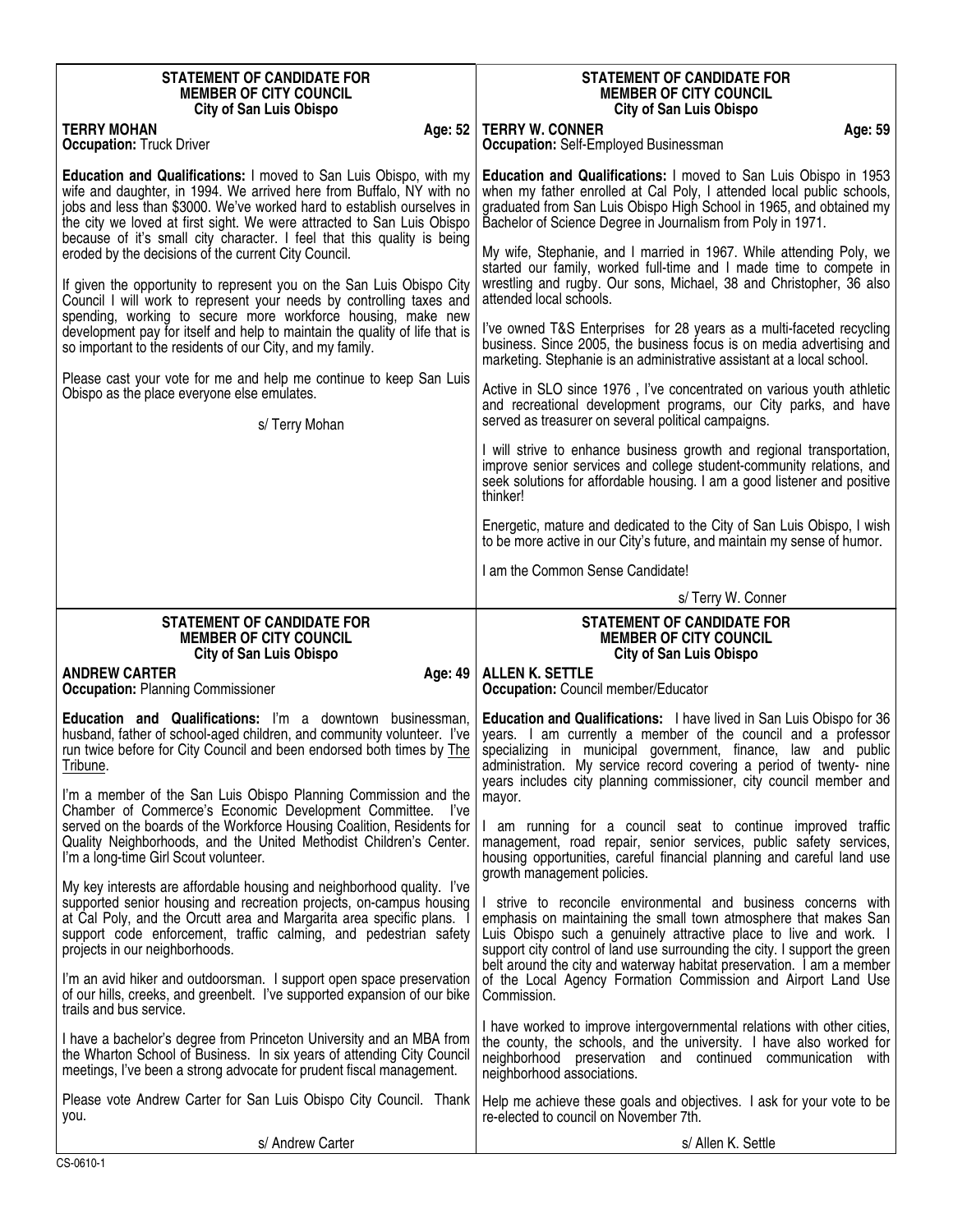#### **CITY OF SAN LUIS OBISPO FULL TEXT OF MEASURE Y-06**

### **ORDINANCE NO. 1495 (2006 Series)**

#### **AN ORDINANCE OF THE CITY OF SAN LUIS OBISPO ADDING CHAPTER 3.15 TO THE MUNICIPAL CODE, "ESSENTIAL SERVICES TRANSACTIONS (SALES) AND USE TAX," TO SUNSET IN EIGHT YEARS, WITH CITIZEN OVERSIGHT AND INDEPENDENT ANNUAL FINANCIAL AUDITS, TO BE ADMINISTERED BY THE STATE BOARD OF EQUALIZATION**

**WHEREAS,** the City of San Luis Obispo is facing significant fiscal challenges in providing essential community services such as neighborhood street paving and pothole repair, traffic congestion relief, police protection, fire and paramedic services, flood protection, senior citizen services and facilities, neighborhood code enforcement, open space preservation and other vital general purpose services; and

**WHEREAS,** this is largely due to State budget takeaways, which have cost the City more than \$22 million over the last 15 years, and now costs the City \$3 million each and every year; and

**WHEREAS,** Proposition 1A, adopted by the voters of California in November 2004, helps protect the City from additional State takeaways in the future, it does not restore any of the past or current State takeaways; and as such, the City continues to lose \$3 million each and every year in State budget takeaways, and this is going to be the case indefinitely into the future; and

**WHEREAS,** in responsibly balancing its budget, the City has been forced to cut back significantly on essential community services, such as reducing overall infrastructure maintenance by 50%; cutting street paving and pothole repair by 67% (which meant eliminating the neighborhood street paving and pothole repair program); reducing sworn police positions (including traffic enforcement); removing virtually all City funding for flood protection or storm drain maintenance projects; discontinuing City funding for open space preservation (which has been successful in the past in leveraging over \$7 million in grants and other outside funding sources); and cutting other vital general purpose services; and

**WHEREAS,** while it has been prudent to do so in the past as a stop-gap measure, the City cannot continue to use its reserves in mitigating even deeper cuts to essential services; and

**WHEREAS,** new revenues will be needed in order to restore cuts in essential services and provide vital general purpose services in the future; and

**WHEREAS,** a City-adopted sales tax is an appropriate way of adding new funds, since: the current sales tax rate in the City is the lowest in the State, and as such, even with an increase of ½-cent, it will be equal to or lower than the rate paid by 85% of the State's residents; it is broad-based and does not single-out any one type of consumer, business or industry; basic commodities and services like housing, food and prescription drugs are exempt from sales taxes; and over 50% of the proceeds will be paid by non-residents.

**NOW, THEREFORE, BE IT ORDAINED** by the Council and the Voters of the City of San Luis Obispo as follows:

**SECTION 1. TITLE.** This ordinance shall be known as the "City of San Luis Obispo Essential Services Transactions (Sales) and Use Tax Ordinance." The City of San Luis Obispo hereinafter shall be called the "City." This ordinance shall be applicable in the incorporated territory of the City.

**SECTION 2. PURPOSE.** This ordinance is adopted to achieve the following, among other purposes, and directs that the provisions hereof be interpreted in order to accomplish those purposes:

A. To protect and maintain essential services – such as neighborhood street paving and pothole repair; traffic congestion relief; public safety, including restoring eliminated traffic patrol, Fire Marshal and fire/paramedic training positions; flood protection; senior citizen services and facilities; neighborhood code enforcement; open space preservation; and other vital general purpose services – by establishing a general purpose retail transactions and use tax of one-half percent in accordance with the provisions of Part 1.6 (commencing with Section 7251) of Division 2 of the Revenue and Taxation Code and Section 7285.9 of Part 1.7 of Division 2, which authorizes the City to adopt this general purpose tax ordinance, which shall be operative if two-thirds of the Council and a majority vote of the electors voting on the measure, vote to approve the establishment of this new general purpose revenue source at an election called for that purpose.

B. To adopt a retail transactions and use tax ordinance that incorporates provisions identical to those of the Sales and Use Tax Law of the State of California insofar as those provisions are not inconsistent with the requirements and limitations contained in Part 1.6 of Division 2 of the Revenue and Taxation Code.

C. To adopt a retail transactions and use tax ordinance that imposes a tax and provides a measure therefore that can be administered and collected by the State Board of Equalization in a manner that adapts itself as fully as practicable to, and requires the least possible deviation from, the existing statutory and administrative procedures followed by the State Board of Equalization in administering and collecting the California State Sales and Use Taxes.

D. To adopt a retail transactions and use tax ordinance that can be administered in a manner that will be, to the greatest degree possible, consistent with the provisions of Part 1.6 of Division 2 of the Revenue and Taxation Code, minimize the cost of collecting the transactions and use taxes, and at the same time, minimize the burden of record keeping upon persons subject to taxation under the provisions of this ordinance.

**SECTION 3. EIGHT-YEAR SUNSET.** The authority to levy the tax imposed by this ordinance shall expire eight years from the

operative date of this ordinance, unless extended by the voters.<br>SECTION 4. FISCAL ACCOUNTABILITY PROV **SECTION 4. FISCAL ACCOUNTABILITY PROVISIONS: CITIZEN OVERSIGHT AND INDEPENDENT ANNUAL FINANCIAL**<br>**AUDITS.** Along with the City's ongoing commitment to citizen Along with the City's ongoing commitment to citizen involvement as a fundamental principle of good government, specific citizen oversight and fiscal accountability provisions are hereby established as follows:

A. **Independent Annual Financial Audit.** The amount generated by this new general purpose revenue source and how it was used shall be included in the annual audit of the City's financial operations by an independent certified public accountant.

B. **Integration of the Use of Funds into the City's Budget and Goal-Setting Process.** The estimated revenue and proposed use of funds generated by this measure shall be an integral part of the City's budget and goal setting process, and significant opportunities will be provided for meaningful participation by citizens in determining priority uses of these funds.

C. **Annual Community Report.** A written report will be provided annually to every household in the community detailing how much revenue is being generated by the measure and how funds are being spent.

D. **Annual Citizen Oversight Meeting.** An invitation will be extended each year to the entire community inviting them to participate in a forum to review and discuss the use of the revenue generated by this measure. City staff will also be available to meet with any group that requests a specific briefing with their members to discuss and answer questions about the revenues generated by the measure and their uses.

**SECTION 5. TRANSACTIONS (SALES) TAX RATE.** For the privilege of selling tangible personal property at retail, a tax is hereby imposed upon all retailers in the incorporated territory of the City at the rate of 0.5% of the gross receipts of any retailer from the sale of all tangible personal property sold at retail in said territory on and after the operative date of this ordinance.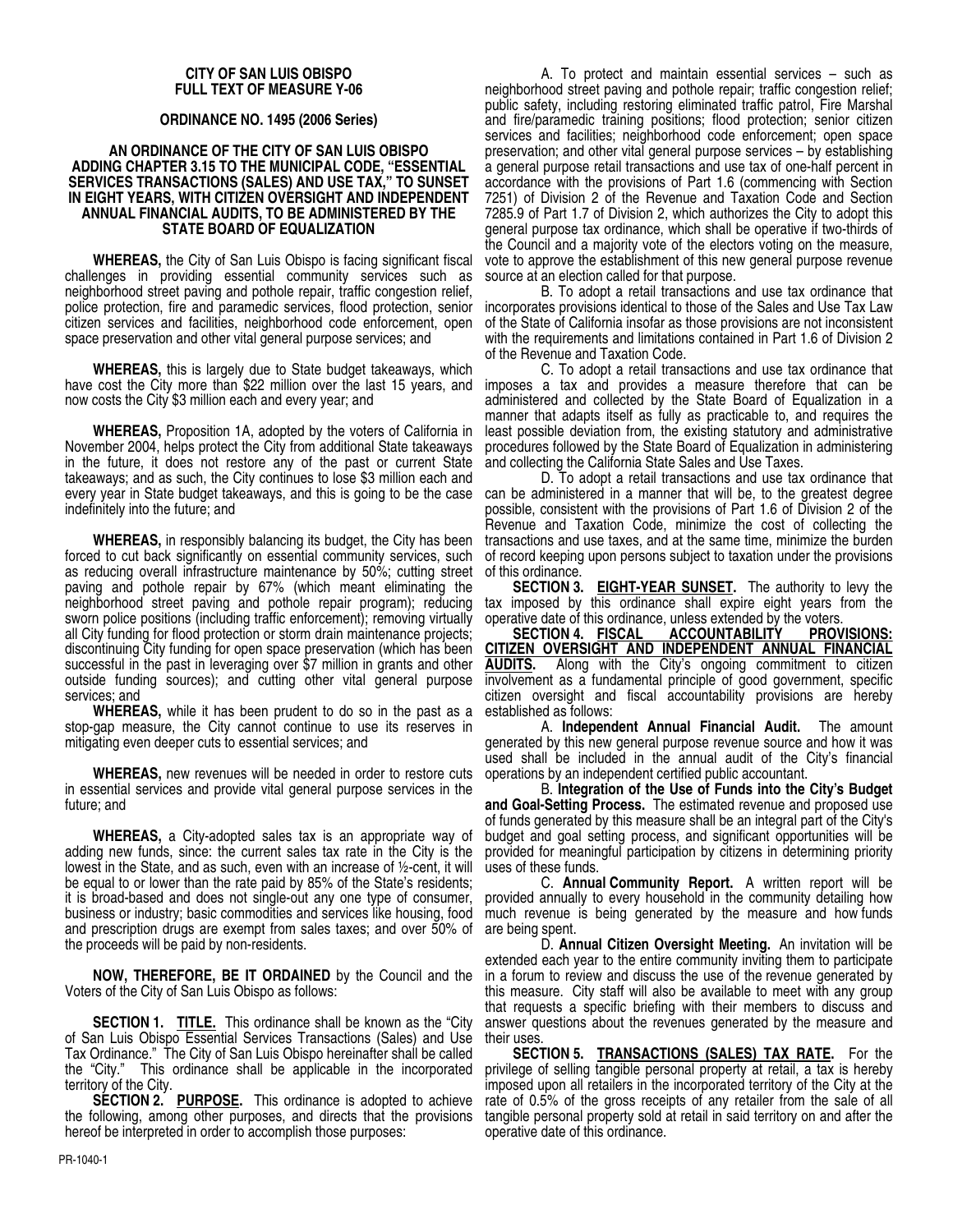**SECTION 6. USE TAX RATE.** An excise tax is hereby imposed on the storage, use or other consumption in the City of tangible personal property purchased from any retailer on and after the operative date of this ordinance for storage, use or other consumption in said territory at the rate of 0.5% of the sales price of the property. The sales price shall include delivery charges when such charges are subject to state sales or use tax regardless of the place to which delivery is made.

**SECTION 7. OPERATIVE DATE.** "Operative Date" means the first day of the first calendar quarter commencing more than 110 days after the adoption of this ordinance: April 1, 2007.

**SECTION 8. CONTRACT WITH STATE.** Prior to the operative date, the City shall contract with the State Board of Equalization to perform all functions incident to the administration and operation of this transactions and use tax ordinance; provided, that if the City shall not have contracted with the State Board of Equalization prior to the operative date, it shall nevertheless so contract and in such a case the operative date shall be the first day of the first calendar quarter following the execution of such a contract.

**SECTION 9. PLACE OF SALE.** For the purposes of this ordinance, all retail sales are consummated at the place of business of the retailer unless the tangible personal property sold is delivered by the retailer or his agent to an out-of-state destination or to a common carrier for delivery to an out-of-state destination. The gross receipts from such sales shall include delivery charges, when such charges are subject to the state sales and use tax, regardless of the place to which delivery is made. In the event a retailer has no permanent place of business in the State or has more than one place of business, the place or places at which the retail sales are consummated shall be determined under rules and regulations to be prescribed and adopted by the State Board of Equalization.

**SECTION 10. ADOPTION OF PROVISIONS OF STATE LAW.** Except as otherwise provided in this ordinance and except insofar as they are inconsistent with the provisions of Part 1.6 of Division 2 of the Revenue and Taxation Code, all of the provisions of Part 1 (commencing with Section 6001) of Division 2 of the Revenue and Taxation Code are hereby adopted and made a part of this ordinance as though fully set forth herein.

**SECTION 11. LIMITATIONS ON ADOPTION OF STATE LAW AND COLLECTION OF USE TAXES.** In adopting the provisions of Part 1 of Division 2 of the Revenue and Taxation Code:

A. Wherever the State of California is named or referred to as the taxing agency, the name of this City shall be substituted therefor. However, the substitution shall not be made when:

1. The word "State" is used as a part of the title of the State Controller, State Treasurer, State Board of Control, State Board of Equalization, State Treasury, or the Constitution of the State of California;

2. The result of that substitution would require action to be taken by or against this City or any agency, officer, or employee thereof rather than by or against the State Board of Equalization, in performing the functions incident to the administration or operation of this Ordinance.

3. In those sections, including, but not necessarily limited to sections referring to the exterior boundaries of the State of California, where the result of the substitution would be to:

to certain sales, storage, use or other consumption of tangible personal property which would not otherwise be exempt from this tax while such sales, storage, use or other consumption remain subject to tax by the State under the provisions of Part 1 of Division 2 of the Revenue and Taxation Code, or;

b. Impose this tax with respect to certain sales, storage, use or other consumption of tangible personal property, which would not be subject to tax by the state under the said provision of that code.

4. In Sections 6701, 6702 (except in the last sentence thereof), 6711, 6715, 6737, 6797 or 6828 of the Revenue and Taxation Code.

B. The word "City" shall be substituted for the word "State" in the phrase "retailer engaged in business in this State" in Section 6203 and in the definition of that phrase in Section 6203.

**SECTION 12. PERMIT NOT REQUIRED.** If a seller's permit has been issued to a retailer under Section 6067 of the Revenue and Taxation Code, an additional transactor's permit shall not be required by this ordinance.

**SECTION 13. EXEMPTIONS AND EXCLUSIONS.** The following transaction shall be exempted and excluded:

A. There shall be excluded from the measure of the transactions tax and the use tax the amount of any sales tax or use tax imposed by the State of California or by any city, city and county, or county pursuant to the Bradley-Burns Uniform Local Sales and Use Tax Law or the amount of any state-administered transactions or use tax.

B. There are exempted from the computation of the amount of transactions tax the gross receipts from:

1. Sales of tangible personal property, other than fuel or petroleum products, to operators of aircraft to be used or consumed principally outside the county in which the sale is made and directly and exclusively in the use of such aircraft as common carriers of persons or property under the authority of the laws of this State, the United States, or any foreign government.

2. Sales of property to be used outside the City which is shipped to a point outside the City, pursuant to the contract of sale, by delivery to such point by the retailer or his agent, or by delivery by the retailer to a carrier for shipment to a consignee at such point. For the purposes of this paragraph, delivery to a point outside the City shall be satisfied:

a. With respect to vehicles (other than commercial vehicles) subject to registration pursuant to Chapter 1 (commencing with Section 4000) of Division 3 of the Vehicle Code, aircraft licensed in compliance with Section 21411 of the Public Utilities Code, and undocumented vessels registered under Division 3.5 (commencing with Section 9840) of the Vehicle Code by registration to an out-of-City address and by a declaration under penalty of perjury, signed by the buyer, stating that such address is, in fact, his or her principal place of residence; and

b. With respect to commercial vehicles, by registration to a place of business out-of-City and declaration under penalty of perjury, signed by the buyer, that the vehicle will be operated from that address.

3. The sale of tangible personal property if the seller is obligated to furnish the property for a fixed price pursuant to a contract entered into prior to the operative date of this ordinance.

4. A lease of tangible personal property which is a continuing sale of such property, for any period of time for which the lessor is obligated to lease the property for an amount fixed by the lease prior to the operative date of this ordinance.

5. For the purposes of subparagraphs (3) and (4) of this section, the sale or lease of tangible personal property shall be deemed not to be obligated pursuant to a contract or lease for any period of time for which any party to the contract or lease has the unconditional right to terminate the contract or lease upon notice, whether or not such right is exercised.

a. Provide an exemption from this tax with respect ordinance, the storage, use or other consumption in this City of tangible C. There are exempted from the use tax imposed by this personal property:

1. The gross receipts from the sale of which have been subject to a transactions tax under any state-administered transactions and use tax ordinance.

2. Other than fuel or petroleum products purchased by operators of aircraft and used or consumed by such operators directly and exclusively in the use of such aircraft as common carriers of persons or property for hire or compensation under a certificate of public convenience and necessity issued pursuant to the laws of this State, the United States, or any foreign government. This exemption is in addition to the exemptions provided in Sections 6366 and 6366.1 of the Revenue and Taxation Code of the State of California.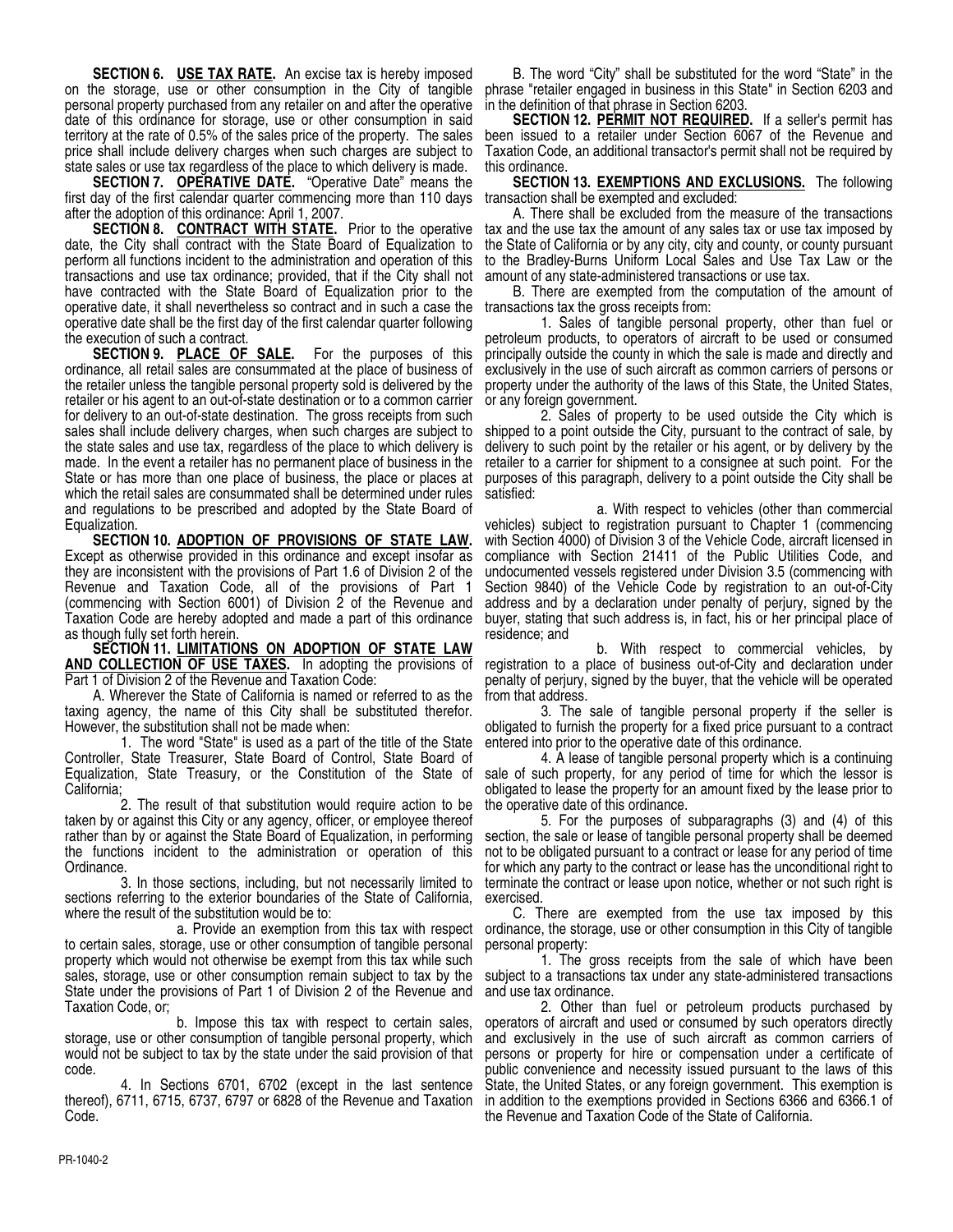3. If the purchaser is obligated to purchase the property for a fixed price pursuant to a contract entered into prior to the operative date of this ordinance.

over, the tangible personal property arises under a lease which is a continuing purchase of such property for any period of time for which the lessee is obligated to lease the property for an amount fixed by a lease prior to the operative date of this ordinance.

5. For the purposes of subparagraphs (3) and (4) of this section, storage, use, or other consumption, or possession of, or exercise of any right or power over, tangible personal property shall be deemed not to be obligated pursuant to a contract or lease for any period of time for which any party to the contract or lease has the unconditional right to terminate the contract or lease upon notice, whether or not such right is exercised.

6. Except as provided in subparagraph (7), a retailer engaged in business in the City shall not be required to collect use tax from the purchaser of tangible personal property, unless the retailer ships or delivers the property into the City or participates within the City in making the sale of the property, including, but not limited to, soliciting or receiving the order, either directly or indirectly, at a place of business of the retailer in the City or through any representative, agent, canvasser, solicitor, subsidiary, or person in the City under the authority of the retailer.

7. "A retailer engaged in business in the City" shall also include any retailer of any of the following: vehicles subject to registration pursuant to Chapter 1 (commencing with Section 4000) of Division 3 of the Vehicle Code, aircraft licensed in compliance with Section 21411 of the Public Utilities Code, or undocumented vessels registered under Division 3.5 (commencing with Section 9840) of the Vehicle Code. That retailer shall be required to collect use tax from any purchaser who registers or licenses the vehicle, vessel or aircraft at an address in the City.

D. Any person subject to use tax under this ordinance may credit against that tax any transactions tax or reimbursement for transactions tax paid to a district imposing, or retailer liable for a transactions tax pursuant to Part 1.6 of Division 2 of the Revenue and Taxation Code with respect to the sale to the person of the property the storage, use or other consumption of which is subject to the use tax.

**SECTION 14. AMENDMENTS.** All amendments subsequent to the effective date  $\overline{of}$  this ordinance to Part 1 of Division 2 of the Revenue and Taxation Code relating to sales and use taxes and which are not inconsistent with Part 1.6 and Part 1.7 of Division 2 of the Revenue and Taxation Code, and all amendments to Part 1.6 and Part 1.7 of Division 2 of the Revenue and Taxation Code, shall automatically become a part of this ordinance, provided however, that no such amendment shall operate so as to affect the rate of tax imposed by this ordinance.

## **SECTION 15. ENJOINING COLLECTION FORBIDDEN.**

No injunction or writ of mandate or other legal or equitable process shall issue in any suit, action or proceeding in any court against the State or the City, or against any officer of the State or the City, to prevent or s/ Jonathan Lowell enjoin the collection under this ordinance, or Part 1.6 of Division 2 of the Revenue and Taxation Code, of any tax or any amount of tax required to be collected.

**SECTION 16. SEVERABILITY.** If any provision of this ordinance or the application thereof to any person or circumstance is held invalid, the remainder of the ordinance and the application of such provision to other persons or circumstances shall not be affected thereby.

**SECTION 17. EFFECTIVE DATE.** This ordinance relates to the levying and collecting of the City transactions and use taxes and shall take effect immediately.

**SECTION 18. CÓDIFICATION.** Upon adoption of this Ordinance by the voters, the City Clerk, in consultation with the City Attorney, is hereby authorized and directed to codify this Ordinance in the City's Municipal Code.

## **IMPARTIAL ANALYSIS OF MEASURE Y-06**

4. If the possession of, or the exercise of any right or power Measure Y-06 will authorize an additional ½-cent sales tax within the If approved by a majority of the voters voting on the measure, City of San Luis Obispo. This ½-cent sales tax would be a "generalpurpose tax," meaning that the revenue raised from the tax would go into the City's general fund and could be used for any municipal governmental purpose. Municipal governmental purposes encompass street paving, traffic congestion relief, police protection, fire and paramedic services, flood protection, senior citizen services, open space preservation, and other governmental functions and services. The City would not be bound to use these tax monies for any special purpose or for any particular projects, facilities or programs.

> California Revenue and Taxation Code section 7290 authorizes the City of San Luis Obispo to levy a transactions and use tax (sales tax) at a 0.5 percent (½-cent) rate so long as the tax is approved by two-thirds of the City Council and a majority of the voters voting in an election on that issue. The City Council unanimously approved this tax on August 1, 2006. If approved by the voters, the Measure Y-06 sales tax would become effective on April 1, 2007.

> This ½-cent sales tax would be paid in addition to current sales taxes. The current sales tax within the City (including state and local sales taxes) is 7.25 percent. If Measure Y-06 is approved by the voters, the total sales tax would be 7.75 percent. This ½-cent sales tax would be collected at the same time and in the same manner as existing sales taxes.

> Measure Y-06 contains the following fiscal accountability provisions to assist citizens in assessing if the additional sales tax revenues have been used in meeting community priorities: 1) the amount generated by the new revenue source and how it was used shall be included in the annual audit of the City's financial operations by an independent certified public accountant; 2) the estimated revenue and proposed use of funds generated by this measure shall be a part of the City's budget and goal setting process, which provides for participation by citizens in determining priority uses of these funds; 3) an annual written report will be provided to every household in the City explaining how much revenue is being generated by the measure and how funds are being spent; and 4) a citizen oversight meeting will be scheduled annually to allow for review and discussion of the use of revenue generated by this measure.

> The ½-cent sales tax would sunset and be repealed in eight years, and could not be collected after that time unless a majority of the voters voting in an election on that issue approves an extension or reauthorization of the tax.

Respectfully submitted,

City Attorney